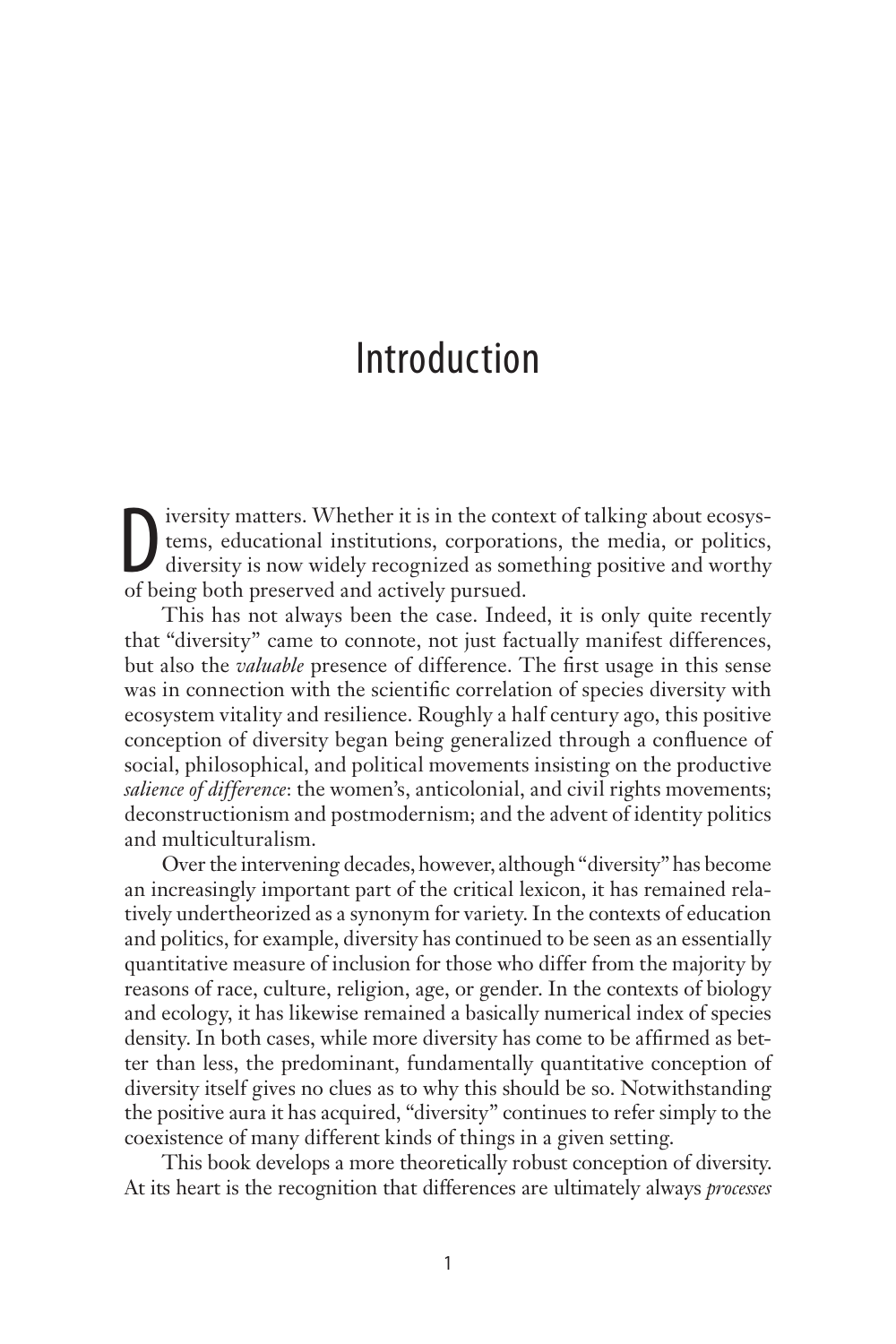of differentiation, and that significant critical advantages follow if we distinguish between diversification and variation as distinct modes of differentiation, with diversity understood as an *emergent quality and direction of relational dynamics*. More broadly, it is a book that attempts to weave a multilayered historical and philosophical narrative that shows why difference came to be such an important issue and concern in the mid-to-late-twentieth century; why difference can no longer be viewed as just the conceptually vacuous opposite of sameness; and why a richly qualitative conception of diversity affords crucial resources for evaluating and practically engaging our increasing social, economic, cultural, and political interdependence.

The dramatic origins of this narrative, however, are not purely theoretical. They are rooted in deeply troubling questions about the meaningof and means-to greater equity in a world that is characterized by both fabulous wealth generation and the no less fabulous widening of wealth, income, resource, and opportunity gaps, making our era at once the most developmentally advanced and uneven in human history. The claim that will be advanced here is that diversity is not just valuable. It is a value crucial to working out from within the global dynamics of the twenty-first century to change the way things are changing in a shared commitment to improvising and sustaining ever more equitable modalities of human-withplanetary flourishing.

Among the key features of contemporary global dynamics are their nonlinearity and complexity: their tendency to be recursively structured and prone to *significant* discontinuities. Accounts of how to work out from within these dynamics in pursuit of more equitable futures cannot be expected to take the form of clearly specified plans based on a "blueprint" of the grand architecture of global interdependence. Instead, they are likely also to be complex and nonlinear, more akin to performance notes for a piece of situationally responsive improvised music than a utopian engineer's urban master plan. That, at least, is true of the narrative that follows, in which key distinctions and themes appear and reappear as interactive parts of an emergent, recursively structured whole. Given this, it is perhaps useful here to call attention to some of these distinctions and themes and the global contexts for composing them.

# I. CONTEXTS

## Getting Things Right and yet Going Ever More Globally Wrong

From a certain point of view, it could be said that humanity is mostly getting things right. Globally, we can produce more than enough food to adequately feed everyone on the planet. We have created living conditions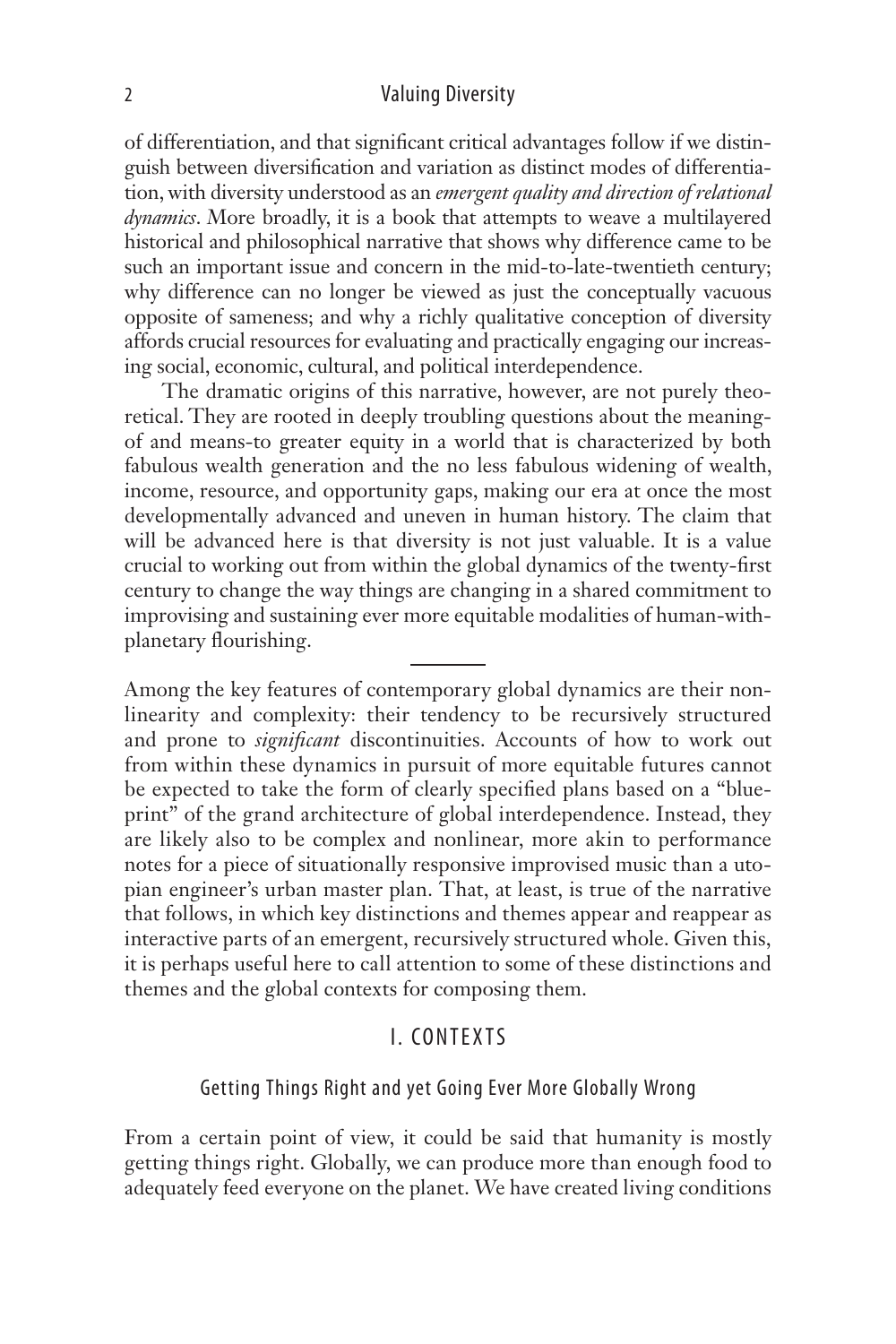that, along with new medical practices, enable the world's people collectively to enjoy the longest life expectancies in history. Literacy is at an historical high. Communication takes place at the cosmic limit of light speed. The contents of world-class libraries are available anywhere on Earth to anyone with access to an Internet connection. And the range of choices exercised daily in pursuit of lives worth leading by the world's seven billion people is wider and deeper than it has ever been—a pursuit that is now globally recognized as a basic and universal human right.

But in the global systems supporting these positive developments, there is more than just a "devil in the details." Of the world's population, more than eight hundred million are chronically hungry and fully one in five live in what the World Bank terms "absolute poverty"—conditions so degraded and degrading that they do not afford even the *hope* of a dignified life. Today, 1 billion people are without access to clean drinking water and 2.6 billion live without adequate sanitation. Conservative estimates of the effects of human-induced climate change suggest that by 2050 between one and three billion people will lack adequate drinking water of any sort. One out of every seven people in the world is illiterate (two out of every three of these being women or girls). The rate of functional illiteracy in many of even the most highly developed countries is nearly one in four. And for a tragically large number of people, the abstract possession of universal human rights is no compensation for the very concrete effects of being chronically subject to systematic human wrongs.

For those who are hungry and thirsty and who live without even the hope of dignity, the fact that we are mostly getting things right offers scant consolation. The number of people living today in absolute poverty would have been the entire world population in 1865. The number of those who live on less than two dollars per day—figured according to purchasing power parity—is equivalent to every man, woman, and child living in 1965. What must be done to open spaces of hope for these mothers, fathers, sons, and daughters? How do we work out from present conditions, as they have come to be, to realize—at a bare minimum—dignified lives for all?

My own conviction is that truly dignified lives cannot be lived by any unless the conditions are realized by means of which dignity is a reality for *all*. I am also convinced that the time has long passed for wishing or waiting for such conditions to materialize. Our dignity is sluicing at an unprecedented and accelerating rate into the chasm of inequality that now separates the 14% of the world's people who use 85% of its resources from the 86% majority compelled to exist on the remaining 15%, or the richest 2% of the world's population who possess 50% of global wealth from the bottom 50% who have less than 1%. Contrary to the central modern myths of increasing equality and universal progress, the depths of such chasms are not decreasing. They are increasing. They are everywhere in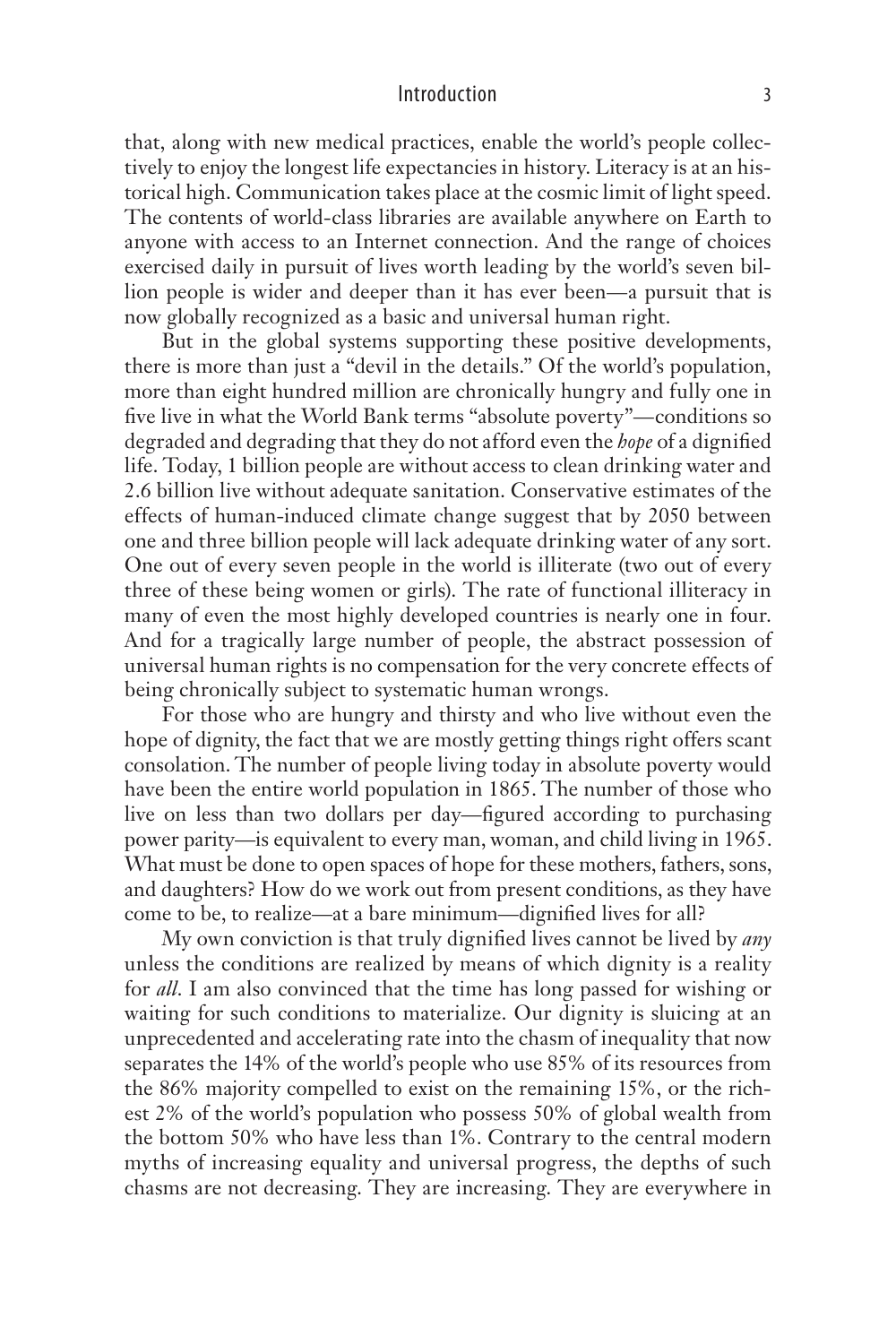our midst. And there is no backstage for the somatic, psychic, and social tragedies they are generating. What can we do in caring response?

# Contemporary Globalization: New Scopes, Scales, and Complexity

Any viable answer to this question must take into critical account the dynamics of contemporary globalization processes. The term "globalization" was first employed in something like its current use in the 1960s to capture new sensibilities about the nature and reach of corporate activity. By the 1990s, however, centers studying globalization as a wide array of economic, social, political, and technological processes had become standard fixtures on university campuses as well as in research and policy circles. And at least since the protests of the 1999 ministerial meeting of the World Trade Organization (WTO) in Seattle, globalization has come to connote a fundamentally contested process that constitutes "a leading edge of political conflict" (Robinson 2004, 1). Yet, minimally characterized as a range of processes through which people, goods, and senses of "the good" are placed into global circulation, globalization is hardly an exclusively contemporary (or even modern) phenomenon.<sup>1</sup>

What is new is the scope and scale of exchanges that are now regularly and globally taking place, and the pace and types of change both driving and driven by these exchanges. In brief, the circuits of exchange in goods, services, peoples, and ideas that are primary causes and consequences of globalization have crossed critical thresholds of scale and intensity to begin bringing about truly *complex relational systems* that are both self organizing and novelty generating. This means that present scales and scopes of globalization processes are *not* bringing peoples, countries, economies, and social systems into new patterns of relationship from which they will later be able to extricate themselves, wholly and at will.<sup>2</sup> The relationships into which we are being ushered by contemporary globalizations are not "external" relationships that we will be able to exit without remainder; they are "internal" or constitutive relationships. As is now being recognized, these relationships affect every aspect of our lives, including even the contours of our emotional makeup, significantly altering both who and how we are.<sup>3</sup> Once they are established, breaking these relationships means a breakdown and diminution of who we have come to be, both as persons and as communities. Having crossed crucial scales of scope and complexity, globalization entails deepening both *interdependence* and *interpenetration*.

# Globalization and Differentiation as Challenges to Making Sense

To anticipate here how the complexity of contemporary globalization processes will factor into our later discussion of the need for a reconception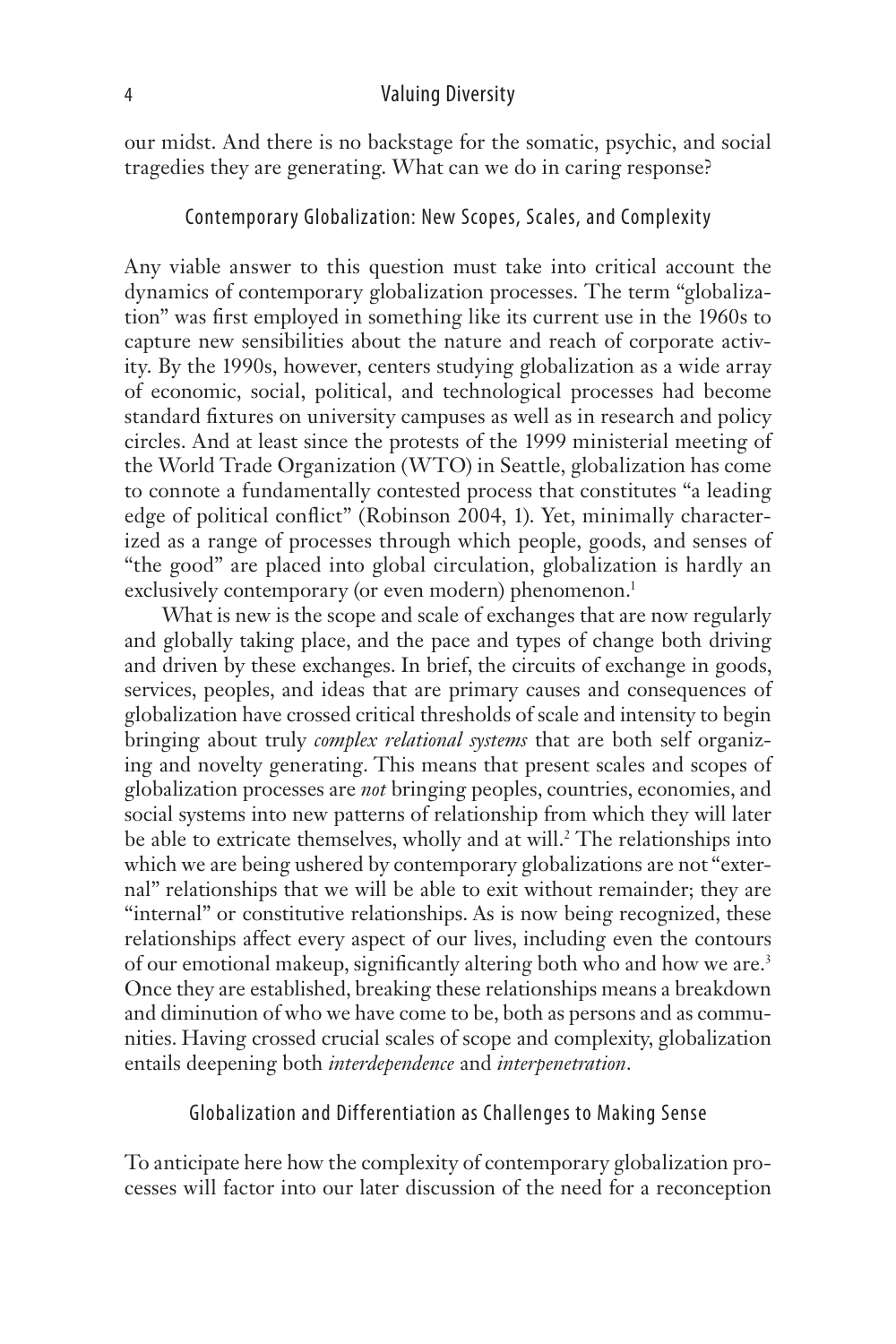of difference, two points should be stressed. First, multiplying and magnifying differences are crucial to both the systemic (internally focused) and situational (externally directed) adaptations through which emerging systems of network-organized complex interdependence sustain themselves. This means, in effect, that the differences generated and sustained by globalization ramify *significantly* and *recursively* across scales, sectors, societies, and spheres of interest.<sup>4</sup>

Second, at every scale from the personal to the social, from the local to the global, conditions now obtain for a delamination of the multidimensional "lifeworlds" that allow joint meaning making to occur in everyday circumstances in a taken-for-granted manner. As a foreign traveler quickly discovers, what native and long-term local residents experience as transparently common sense interactions in fact always express dense arrays of distinct—and distinctively overlapping—contexts of relevance that nonnatives experience as a confounding opacity. For the nonnative traveler, even the most mundane patterns of interaction can simply fail to make sense, offering very concrete proof of the existence of deeply uncommon or unshared assumptions about how the world is and should work. When lifeworlds begin coming undone, things stop making complete sense even to lifelong local residents. Under such conditions, it is not just that things can no longer be taken for granted; there is a progressive unraveling of the threads of tacit understanding that normally connect us meaningfully with one another: a comprehension-foiling dislocation of dispositions regarding what and how things *are* and *should be*. This amounts to a disintegration of customary means of constructing meaning and relevance—the growing prevalence of conditions in which the difficulties we face can no longer be framed as problems to be solved because we lack consensus on what would even count as a solution.<sup>5</sup> This is what the anthropologist James Clifford (1988) has called the modern "predicament of culture"—a condition in which distinct meaning systems overlay, interleave, and compete with one another in ways that place the very possibility of making sense in question.

Put somewhat more generally: the multiplication and magnification of differences associated with contemporary globalization processes subject the grammars of daily life to destabilizing arrays of both centripetal and centrifugal forces. Crucially, because this fragmentation and subsequent reconfiguration of lifeworlds amounts to a process of compartmentalizing and recompartmentalizing commitments, it also raises questions about the status and meaning of the self. Lifeworld disruption is correlative with the opening of spaces for reconfiguring priorities and for ongoing deconstructions/reconstructions of identity that can be simultaneously creative and coercive.

Critics of globalization view with great concern the centripetal forces that threaten to sediment effectively coercive grammars favorable to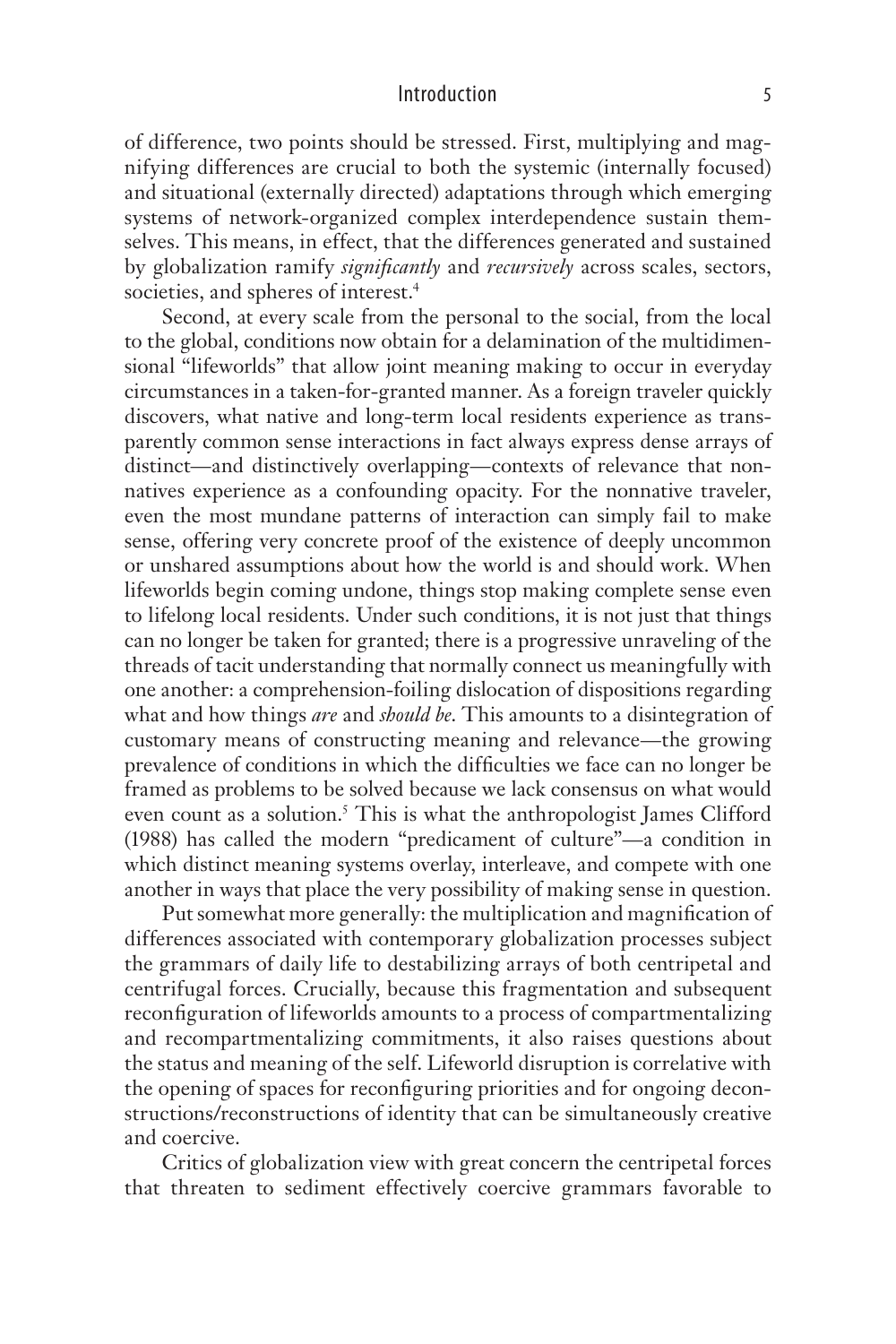market-aligned power structures and forms of identity that ultimately disenfranchise a global majority. Proponents of globalization view with positive anticipation the individual empowerment resulting from the dissolution of traditional structures and identities, envisioning the centrifugal forces propagating throughout the public sphere in ways fundamentally aligned with increasing autonomy and democracy. What can be said with certainty is that the coevolution of complex systems of global interdependence is now actively reconfiguring global topographies of advantage/disadvantage, and it is doing so in ways consistent with the dominant constellations of values embedded throughout those systems.

# II. DISTINCTIONS AND THEMES

## From Problem Solution to Predicament Resolution: A Change of Eras

A key element in opening spaces of hope and dignity for all from within existing global dynamics is to recognize that such tragically consequential phenomena as global poverty, hunger, water shortages, and climate change cannot be effectively responded to as problems. They are locally experienced and yet globally constituted predicaments. Problems arise when circumstances change in ways that render existing strategies and techniques ineffective for pursuing our values, aims, and interests. Solving problems involves developing new means to abiding ends. Predicaments occur when we are forced to confront the presence of conflicts among our own values, aims, and interests. For example, while there is global consensus that it would be best to avoid major climate change and instability, the readily apparent technical means of doing so (reduced carbon emissions) runs afoul of prevailing social, economic, and political interests and values. Predicaments cannot be solved or treated with some new technical fix precisely because conflicts among our own values and interests make it impossible to define what would count as a solution. It is the very *meaning* of success that is in question. Predicaments can only be *resolved*. This entails increased *clarity* about how things have come to be as they are, and new and more thoroughly coordinated constellations of *commitments*.

As a combined result of the problem-solving successes of our scientific, technological, social, economic, and political systems, and the differencegenerating and risk-amplifying dynamics of reflexive modernization and industrial globalization (Beck 1999; Beck et al. 1994), we are in the midst of a transition from an era dominated by problem solution to one characterized by the centrality of predicament resolution. Among the implications of this, two are crucial for the pursuit of more equitable global interdependence. First, it suggests that we are witnessing the progressive obsolescence of the constellation of values that have informed the social, economic,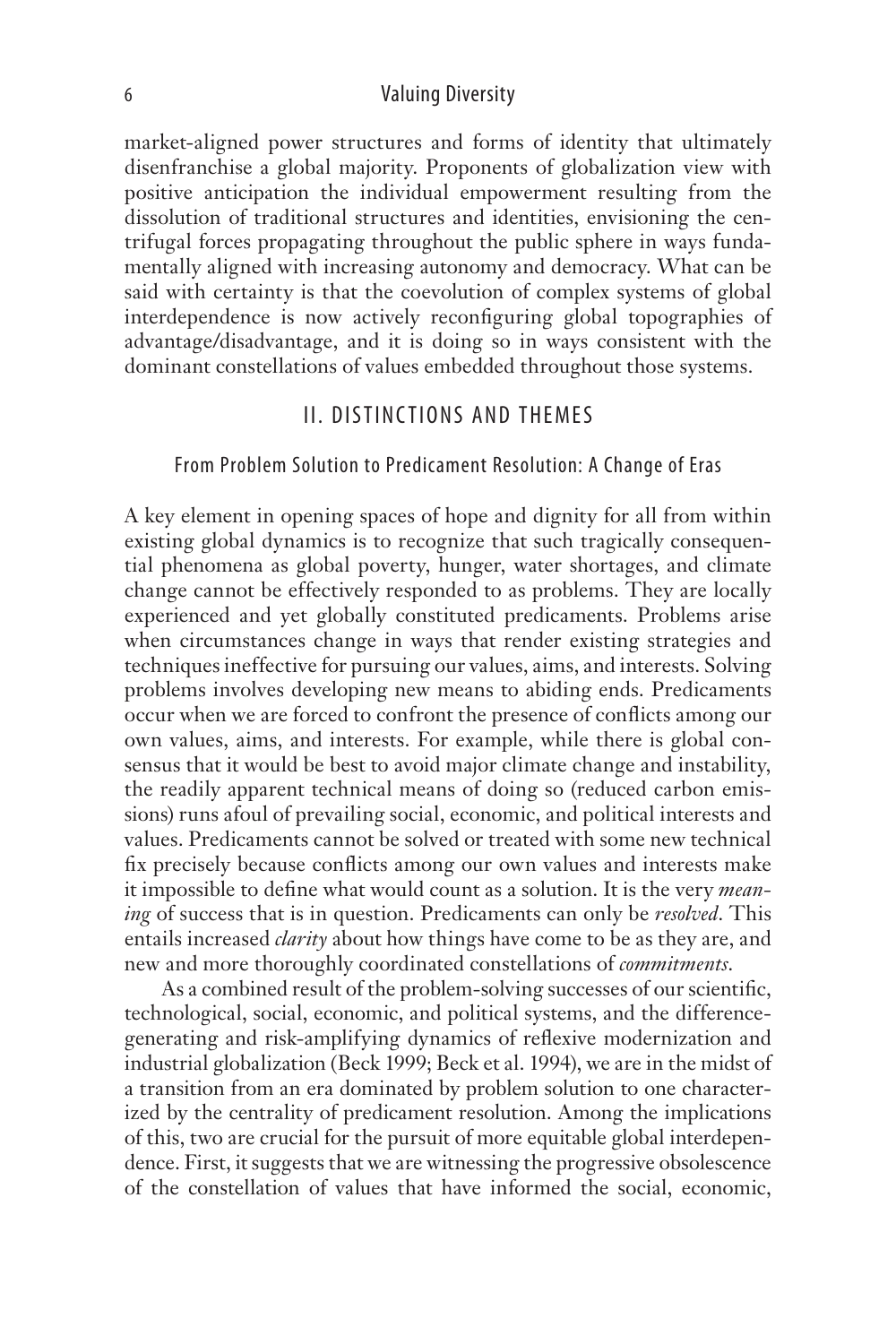political, cultural, and epistemic dynamics of global industrial modernization for nearly half a millennium—a constellation that includes such hallowed values as universality, equality, autonomy, sovereignty, control, competition, and choice (Toulmin 1990). Second, it implies that the defining challenges of the present moment and the foreseeable future are not centered on the acquisition of practical knowledge (knowing what can be done and how), but rather on the shared consolidation of wisdom (knowing what ought to be done). In other words, we are also in the midst of a transition from predominance of the *technical* to that of the *ethical*.

Yet, in addition, the global historical trajectory that has carried us to the point of the problem-to-predicament transition, combined with the apparent intractability of such issues as global hunger and climate change, makes it clear that in turning critical attention from the technical to the ethical we must be open to turning in the direction of a significantly different kind of ethics—one that departs from the modern paradigm of assuming the centrality of individual agents, of identifying freedom with choice, and of forwarding universal definitions of the good life according to which differences are simply contingent attributes attaching to a purportedly common human nature.

## The Contemporary Aporia of Difference

One way of bringing the imperatives for such an ethical paradigm shift into clearer, critical focus is to see the problem-to-predicament transition and the difference-generating and difference–amplifying attributes of contemporary global dynamics as forcing confrontation with an *aporia*: an impasse or paradox.

Whether within societies or in the context of their interaction, the complex and interdependent dynamics of contemporary social, economic, cultural, and political realities invalidate the assumption that we have common perspectives and purposes. We are now continuously confronted with needs to acknowledge, not only the increasing significance of differences (for example, in terms of gender, ethnicity, religion, and culture), but also the increasing variability of the kinds of difference that are critically significant. At the same time, however, as is powerfully evident in connection with the prospects of global climate change or the threat of a global HIV/AIDS pandemic, these same dynamics also insure that imperatives for arriving at robustly shared and globally coordinated forms of action are themselves deepening, not lessening.

We thus find ourselves in the troubling position of needing to address two seemingly opposing needs. First is the need to more fully acknowledge differences, going beyond merely tolerating differences from (and among) others to enabling differences to matter more—not less—than ever before.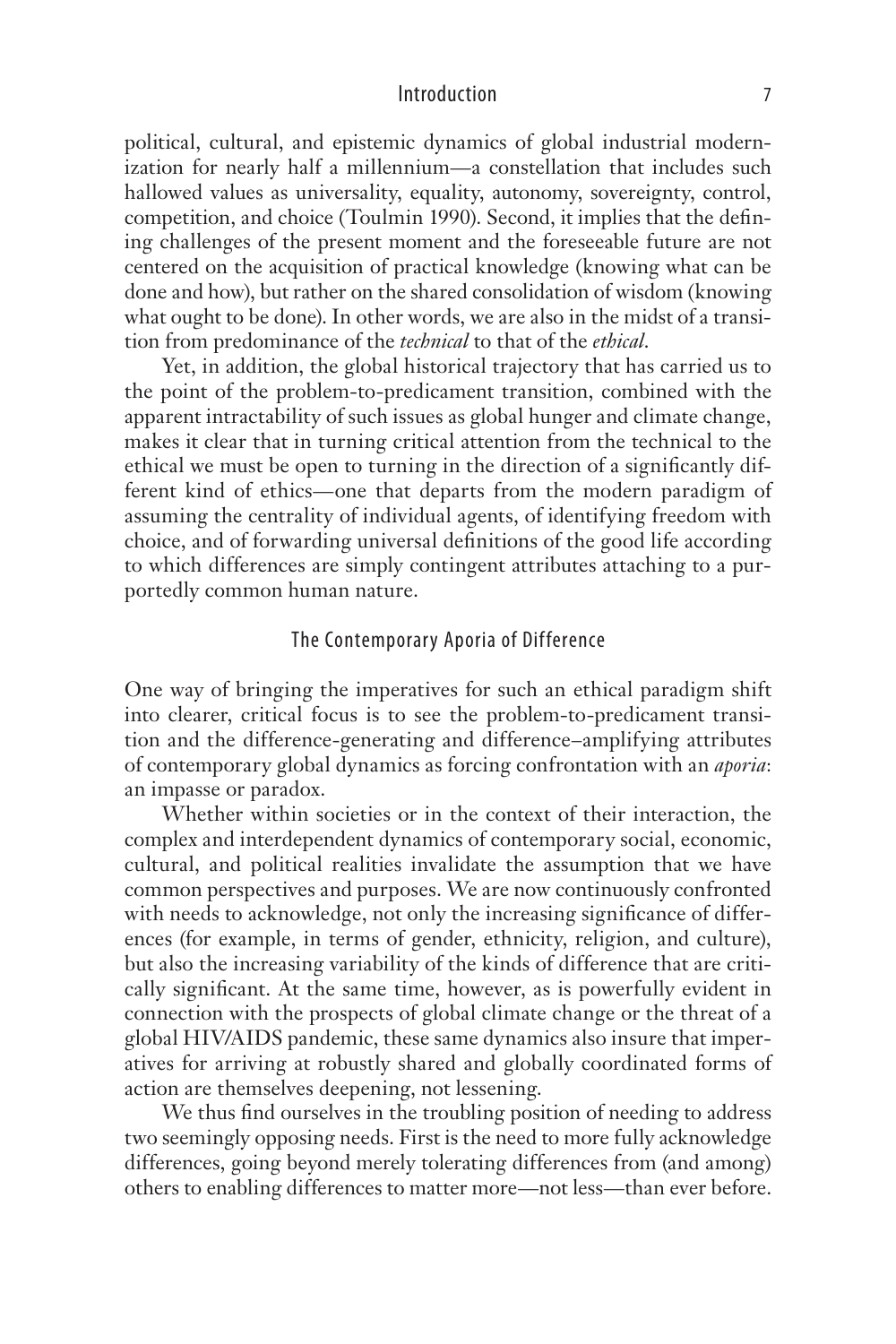Second is the need to realize ever more extensively and deeply shared sets of values, subsuming our manifold differences within ever more comprehensively articulated and yet globally coherent patterns of commitment.

One response to this aporia and the fissures opening in the modern world has been to see them as occasions for reinstating some preferred set of premodern ideals and institutions. This is the approach taken by the many fundamentalisms that champion turning back from modern values and restoring (or reinventing) cultural regimes that would subvert secular universalism in favor of a particular religious, social, and political totalism—an approach that would forcibly reinstate conditions in which all difficulties can be framed as problems open to utterly certain solution.<sup>6</sup> Doing so would, of course, dissolve the conditions of possibility for any significant "predicaments of culture." For those involved, there would be but one value system and one set of interpretative assumptions. Fundamentalisms typically involve assumptions of monopoly with respect to truth—a denial of the ultimate significance and dynamism of differences. A global fundamentalist future would bring either a patchwork world of independently governed moral ghettos or the global domination of a single and necessarily coercive vision of right living.

Another response has been accepting the paradoxical or aporia-like character of contemporary life as concomitant with renouncing all claims of absolute truth and common essences; with cultivating skepticism about all metanarratives and rejecting their potentially coercive implications; and with affirming inalienable human rights-to-differ. This is the approach of what can be loosely called postmodern theories and practices that counter modern and premodern emphases on "the same" with contrary emphases on difference and otherness. But accepting the aporia of difference—affirming the particularity and relativity of all forms of life and claims to truth—is also to accept the impossibility of truly global predicament resolution.

The approach provisionally forwarded here is that responding to the aporia of difference in ways that open real prospects for equity-enhancing global predicament resolution requires moving at a "perpendicular" or "oblique" angle to the spectrum of premodern, modern, and postmodern conceptual resources and their contrasting valorizations of moral communion, universalist cosmopolitanism, and free variation—the construction of difference, respectively, as systemically and hierarchically prescribed; as vertically progressive and yet contingently ascribed; and as horizontally proliferating and autonomously subscribed.

# Cultural Differences as Critical Resources

It is not easy to envision what it would mean to move in such an oblique fashion. The needs to at once affirm and elide differences are apparently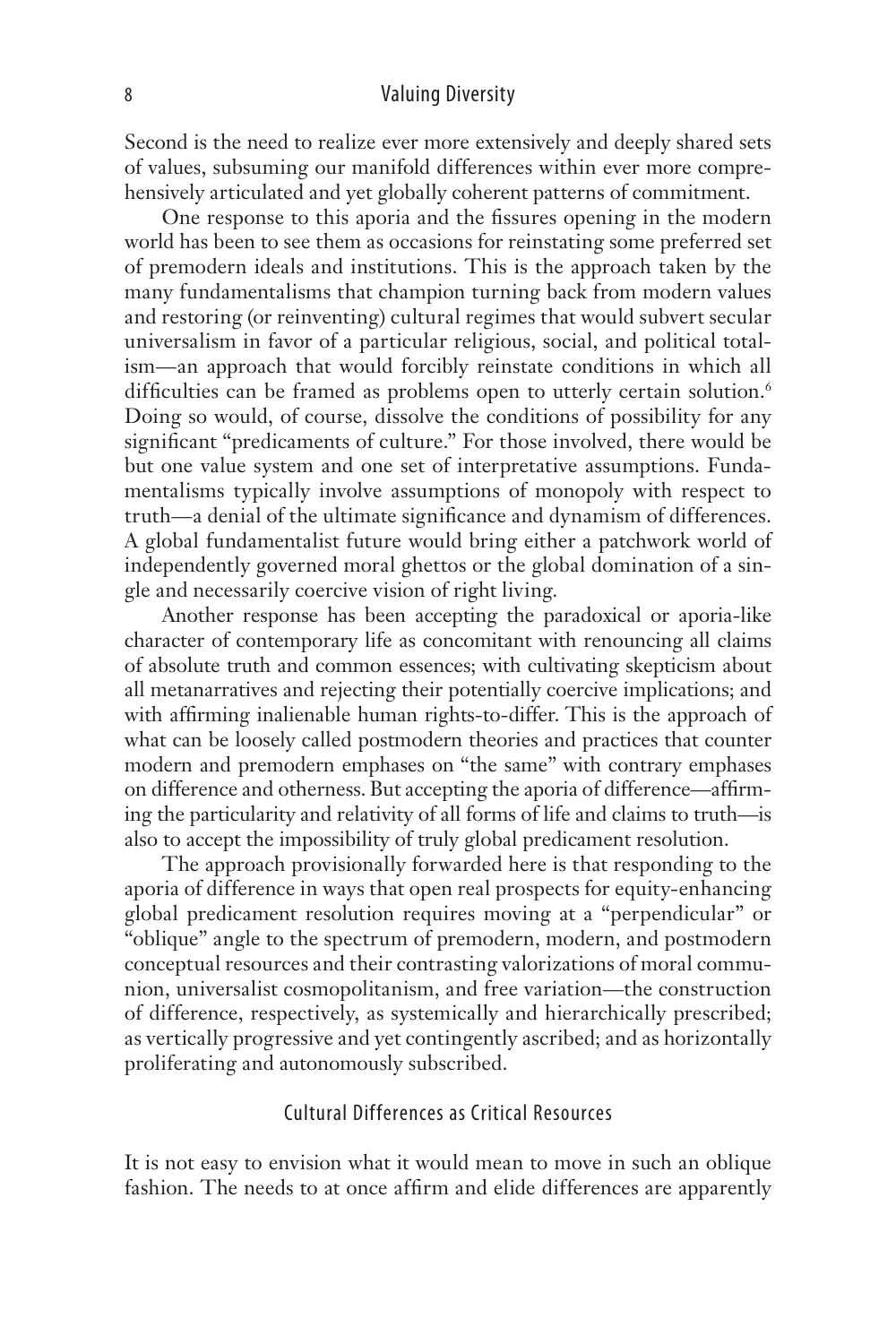contradictory, and yet the empirical forcefulness with which we are confronted with them suggests that this aporia or impasse is not circumstantial, but rather conceptual—a signal of the inadequacy of our prevailing conception of difference. If so, originating movement of the sort needed will require what might be called a paradigm shift in how we understand difference—a conceptual revision that may be only modest in apparent scope, but that must be utterly *radical* in the sense of reshaping the very *roots* of our experiencing and engaging difference.

Broadly speaking, a paradigm consists in a system of aims, values, assumptions, methods, and institutions that holds together in expression of a distinctive pattern of "family resemblances." A paradigm shift occurs when some element in this system is altered in a way that triggers a reconfiguration of the whole. In the case of the paradigm shift from classical, Newtonian physics to the relativistic physics of Einstein, the radical revision was to see that light was ontologically ambiguous. The experimental evidence confronting Einstein was that light sometimes acted like a stream of particles and at other times like a wave. The prevailing assumption was that light *had* to be either one or the other. Einstein's paradigm-changing insight was to draw the utterly radical inference that this manifestly "contradictory" evidence did not indicate a failure of experimental design (something that could be fixed); it indicated the failure or limited applicability of the either/or logic which had long been considered foundational for rational inquiry. This enabled him to recognize similar limitations in prevailing conceptions of energy, matter, time, and space as supposedly independent dimensions of reality.

Like physicists in the late nineteenth and early twentieth centuries who were confronting evidence of the failure of a scientific paradigm that had generated a broad spectrum of theories about light, matter, energy, gravitation, and motion, we are confronting no less confounding evidence of the failure of a critical paradigm that has generated the current global spectrum of competing ethical, economic, and political theories. The analogy suggests that the "contradictory" needs of enabling differences to matter more than ever before while at the same time subsuming these differences within globally shared commitments indicate our arrival at the limits of our prevailing conception of difference. Breaking through the aporia entails breaking with prevailing assumptions—logical and metaphysical—about what difference is and is not.

Such a conceptually radical break is not likely to be accomplished in either cognitive or cultural isolation. A key finding in the cognitive sciences over the last quarter century is that such apparently simple or elemental concepts as identity, sameness, difference, and change are in fact among the most difficult to model. What this means is that, in spite (or because) of informing virtually all of our sentient activity, such concepts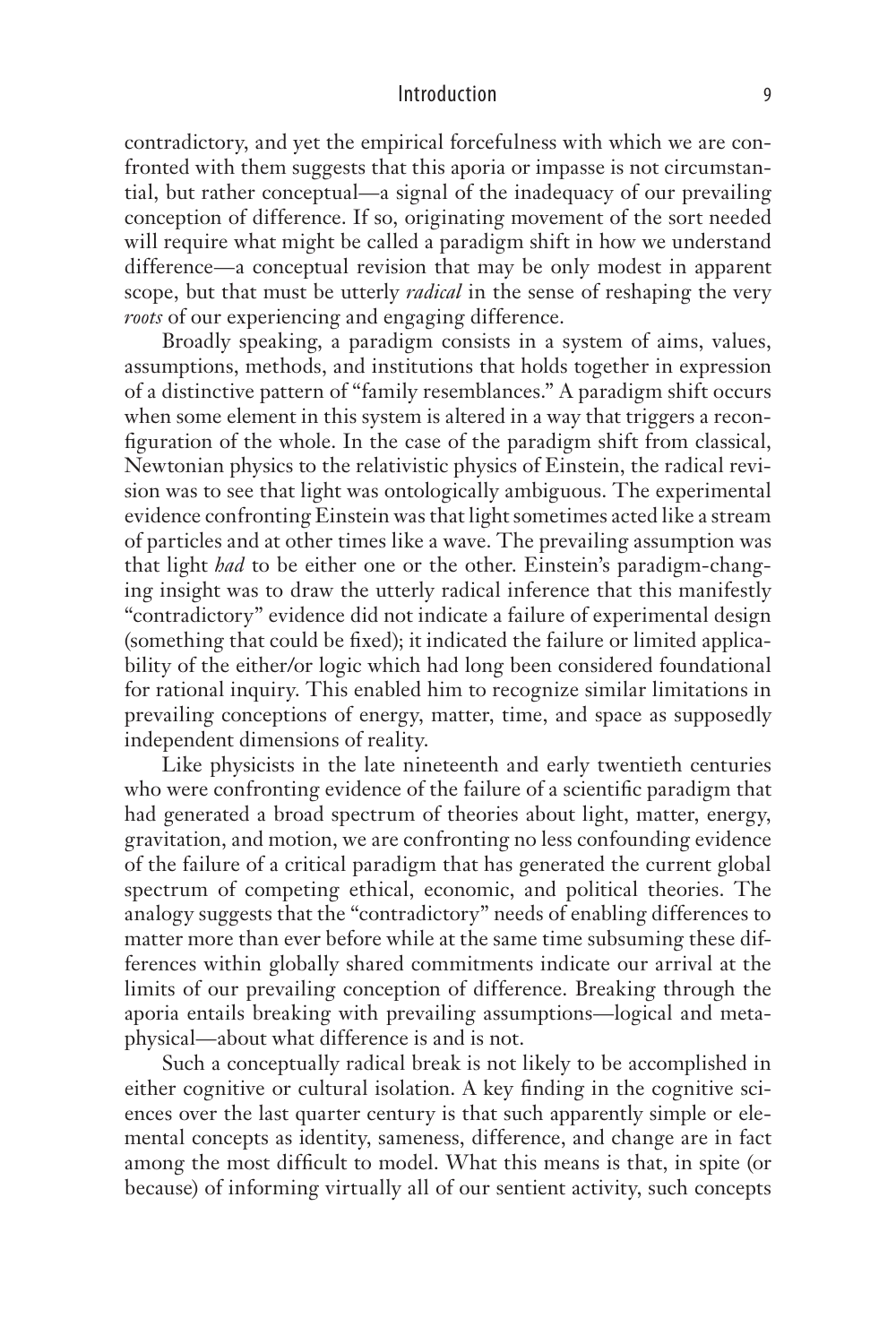are very difficult to make "visible" in the way needed to formally define them or translate them into another language, precisely because they are constitutive of the very conditions of "visibility." Directing critical attention to such concepts on our own is like trying to see our own eyes: an effort doomed to failure in the absence of an appropriately placed reflective medium. Much as mirrors enable us to see our own eyes, intercultural encounters enable us to see that we have *uncommon assumptions* about the basic constituents of human experience. They make visible what is usually invisible in ways capable of spurring quite radical revisions of how we understand the world and ourselves. The paradigmatic conceptual revision needed to break through the aporia of difference is most likely to be accomplished *interculturally*.

The French philosopher and sinologist Francois Jullien (2000) has argued well and at length on behalf of intercultural investigations of basic concepts, demonstrating the surprising degree to which cultural "detours" can grant new and critically incisive "access" to our own experience. But to press his language, it is not always easy to discern what will prove to be a revelatory detour; what will turn into a progressive immersion in being lost; and what will amount only to a circuitous and wearying course back to where we began. It is not easy to distance ourselves from the familiar in the resolutely open ways necessary to revise something as rudimentary as our conception of difference.

What is certain is that intercultural encounters of the kind needed will not result from booking a "cultural tour" to some far-flung part of the world or inviting home guests from afar. While physical relocation and "cultural immersion" can play important roles in bringing uncommon assumptions to light, paradigm-challenging cultural detours cannot be primarily geographical or motivated by simple curiosity. They are acutely conceptual and intentional, where concepts are understood as distillations of lived experiences and practices, and where intentionality implies recursively dynamic and values-generated commitment. Detours of this type are not abstract; they are existential.

The detours that will be invoked here in pursuit of clear passage through the aporia of difference will thus be at once personal and provisional. They are personal in the sense of being detours that I have taken in the course of my study and practice of Buddhism (and to a lesser extent, Confucianism and Daoism) and in the sense of having been undertaken in hopes of revising the meaning of personhood. They are provisional in the sense of being edited "reports from the field," rather than exhaustively detailed accounts of journeys completed, and in the sense of being locally coherent expressions of insights rather than purportedly absolute truths.7

For those who (I think, too narrowly) regard Buddhism as a system of meditative practices for individually attaining spiritual liberation,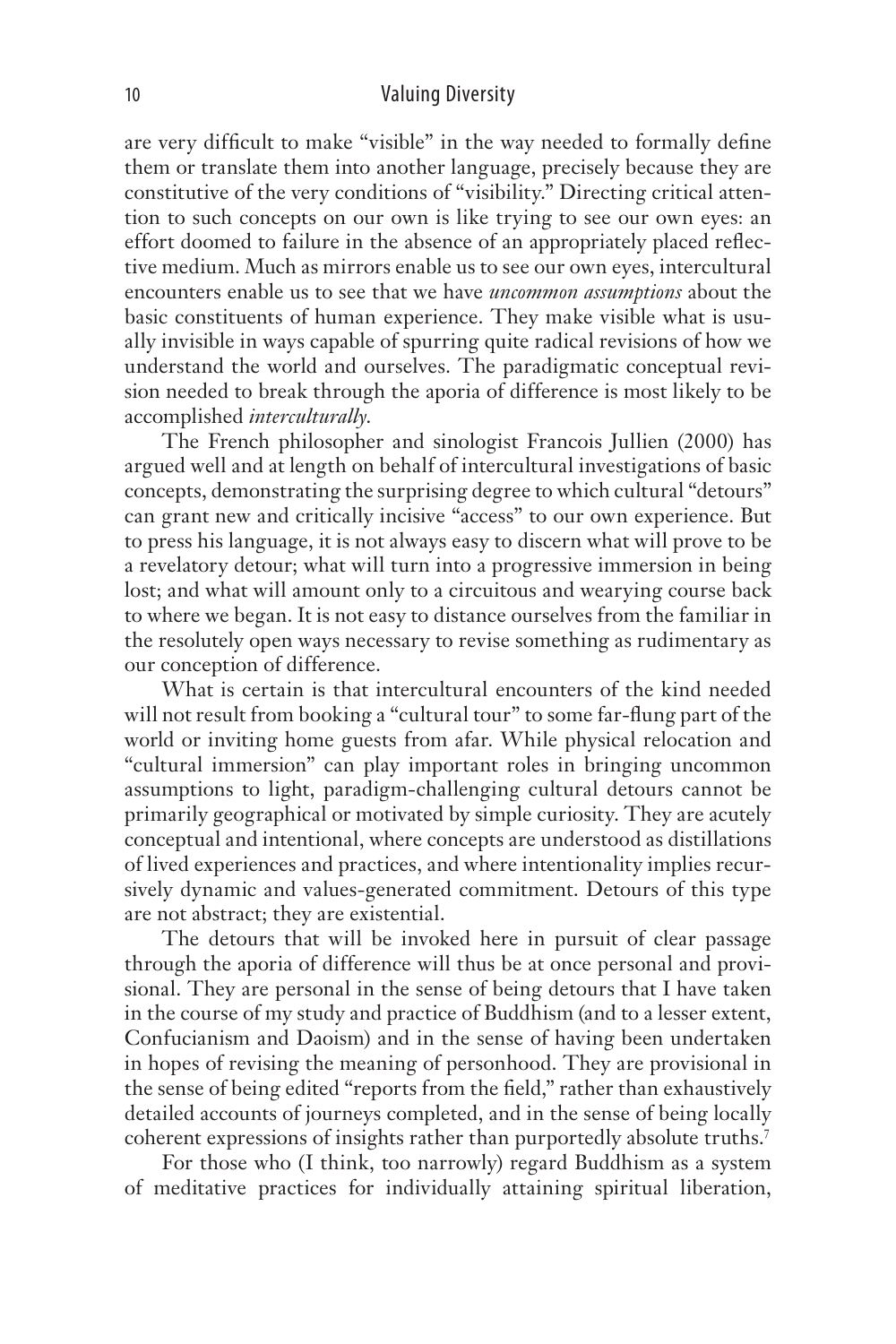the merits of undertaking Buddhist detours for insight into contemporary global dynamics are likely not immediately evident. But, the central insight of Buddhist practice is that all things occur interdependently. And as I hope to make evident, the conceptual resources that have been developed over the last 2,500 years in support of realizing this insight are extraordinarily useful in challenging foundational assumptions about identity and difference, in critically engaging the emergent dynamics of complex systems, and in resolving conflicts by means that eschew both force and compromise.<sup>8</sup>

Confucian and Daoist traditions emerged (in China) at roughly the time as Buddhism (in India), and from about the third century enjoyed considerable interaction with it. All three traditions have sought distinctively to discern how best and most appropriately to sustain appreciative (that is, value-according and value-generating) continuity in a world wherein relationality (not things-related) and change (not the unchanging or eternal) are ontologically primordial. As such, they afford distinctive resources for rethinking difference; for challenging the assumption that the individual is the natural and proper unit of ethical, economic, and political analysis; and for developing an ethics of interdependence and relational equity.

# Ontology Matters: The Primacy of Relationality

There is now considerable evidence and increasing recognition that contemporary realities are best understood in terms of relational concepts like "interdependence, conjoint construction of meaning, mutually interacting entities, and systemic process" (Gergen 2000, 211). More strongly stated, the patterns of interdependence and interpenetration that are emerging with globalization at contemporary scales, scopes, and complexity cannot be adequately or accurately engaged as long as we remain critically wedded to the ontological primacy of individual and independent existents that only contingently enter into relationships. Attempting to do so is like trying to eat soup with a fork—an effort that will inevitably leave behind what is most distinctive about contemporary realities. What these realities invite us to see is that relationality is not contingent; it is constitutive. Rather than continuing to take individual existents to be the basic "building blocks" of reality, we should understand them as abstractions from more rudimentary relational dynamics. Again, it is relationality—and not things-related—that is ontologically primordial.9

It is, of course, one thing to recommend such a change of ontological paradigms and quite another to carry through with it. It is not merely that we are being compelled to trade in one set of world-constructing building blocks for another; we are being compelled to abandon the very idea of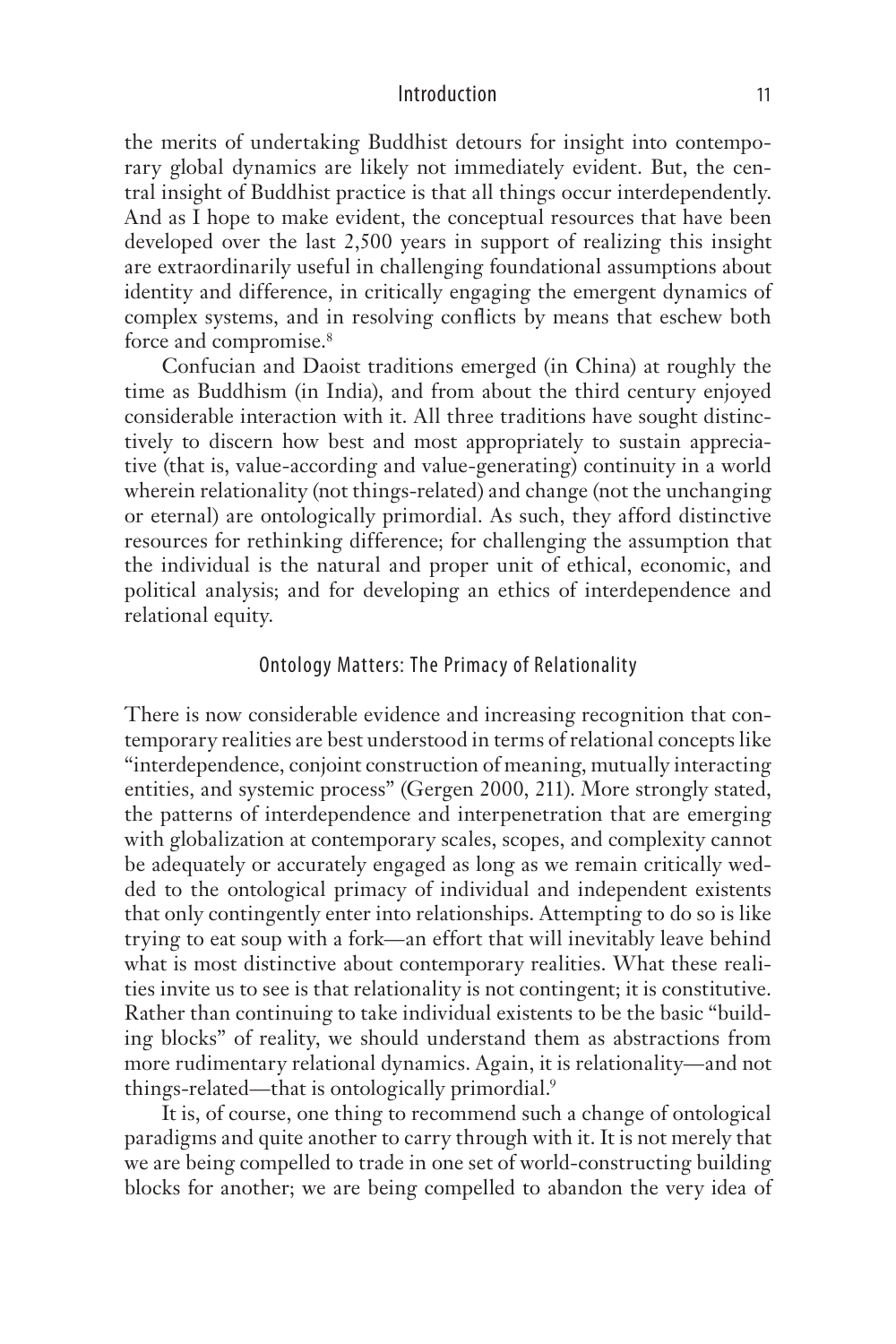a "building block world" and to relinquish our commonsense notions of what it *means to be*, and thus also what it *means to change*.

To return to the analogy suggested earlier, we are not unlike those who witnessed the circumscription of classical physics by then emerging relativity and quantum paradigms based on empirical demonstrations that Newtonian concepts of time, space, energy, and the independence of the observer and the observed were useful only in a middle range of physical phenomena and only as approximations. In the realms of the very small and the very large—the microscopic and the cosmic—time and space, matter and energy, observer and observed are revealed to be related in ways not unlike the "two sides" of a möbius strip: a three-dimensional object that strangely has only one edge and one side.10 Likewise, from the perspective of a relational ontology, separately existing things—any given "this" and "that"—occur only as aspects or abstractions of relational dynamics: opposing "aspects," "edges," or "sides" of a situational whole that are ultimately continuous.

If this is so, then such modern dichotomies as those of "mind" and "body," "free will" and "determinism," the "individual" and the "collective," "self" and "other," "progress" and "stasis," "order" and "chaos," or "facts" and "values" can have only conventional or heuristic utility. To use a phrase from the philosophy of science, they do not "cut the world at its joints" because, as it turns out, the world is not originally jointed. Seeing relationality as more primordial than things-related is, in other words, to see that difference cannot be a simple *fact* of discrepancy or an essentially static "relation." Difference is a complex, historically realized and value-laden function of qualitatively charged, implication-generating, and recursion-rich relational dynamics. Put more simply: differences never simply *are*, they always *mean*.

From this ontological perspective, the kinds and degrees of differences being generated by contemporary globalization processes and network-structured industrial modernization can be seen as indices of changes in what we mean to and for one another, and it is critically important to ask: changes that are benefiting whom? in consonance with what values? in favor of which and whose grammars of life? in support of or antipathy with what structures of feelings, what kinds of communities, and what kinds of politics?

# III. NARRATIVE CURRENTS

The ten chapters of this book offer a recursively structured approach to answering these questions, oscillating at different registers between historical and philosophical vantages from which it becomes evident how and why the dynamics of global interdependence have been biased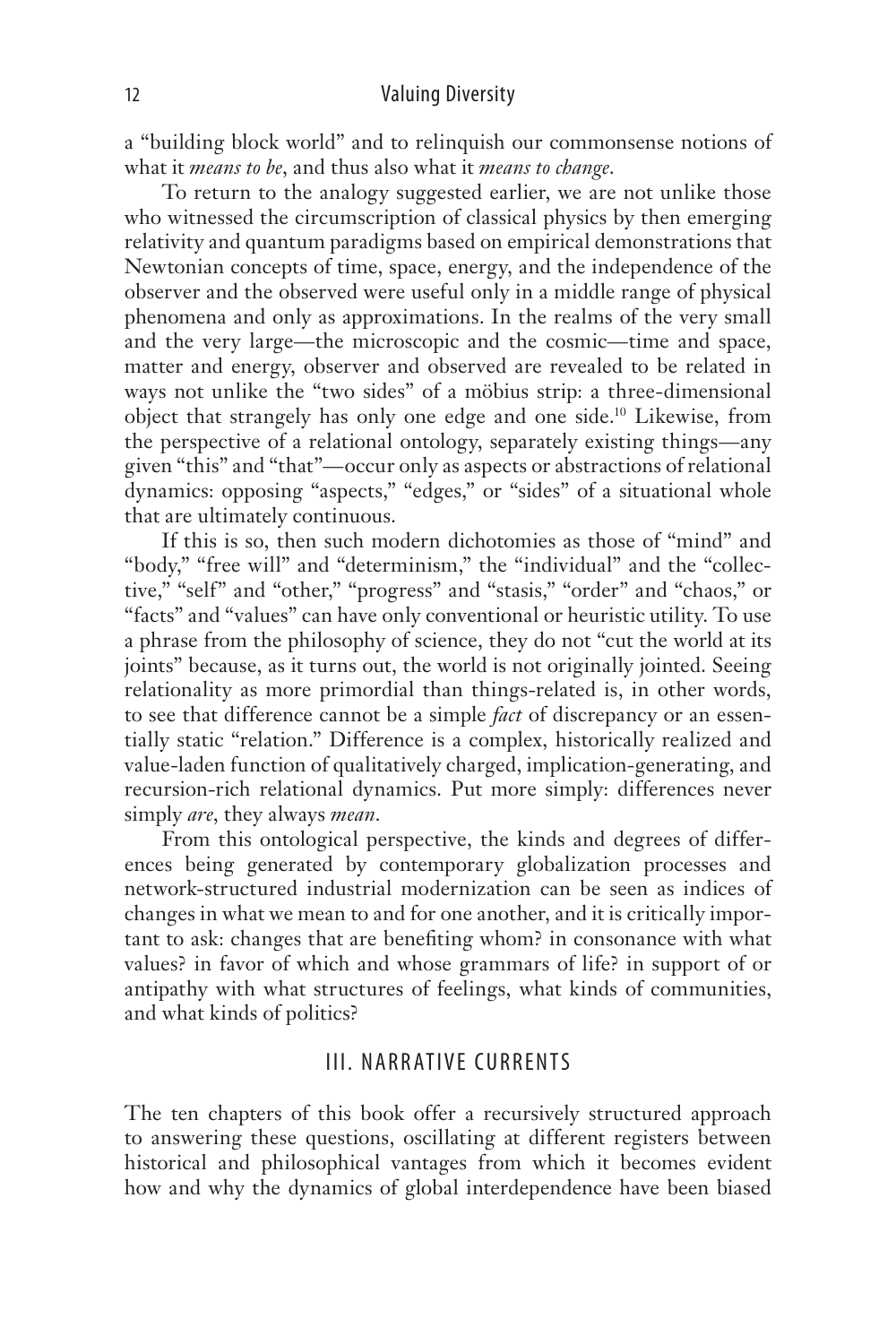overwhelmingly toward variation, how this is connected to global inequalities being at historical highs, and why the pursuit of greater environmental, social, economic, cultural, political, and cognitive diversity is crucial to realizing and sustaining conditions for greater equity. Brief descriptions of the main narrative currents are offered here to provide a synoptic—albeit partial—overview of the whole.

#### The Nonduality of Sameness and Difference

Modern conceptions of difference arguably began acquiring important new philosophical depth with Hegel's use of the dialectic. But it was not until the late twentieth-century advent of what can broadly be called postmodern thought that a paradigmatically new approach to understanding difference began being articulated. As is discussed in Chapter 1, postmodern thinking offers important correctives to the coercive potentials that attend modern essentialism and universalism, explicitly rejecting the foundational nature of sameness—either ontologically or ethically—and asserting instead the primacy of difference. Postmodern thought, however, does not so much break with as it inverts the values constellation that defines modernity. And its emphases on the relative, the particular, and the local work against its effectiveness in addressing the kinds of equity-eroding differentiation processes that have been so manifestly apparent in the last two centuries of market-driven industrial modernization and globalization.

Buddhist thought offers an alternative to both the modern subordination of difference to sameness and its postmodern inversion. The core Buddhist insight that all things arise and abide interdependently entails seeing that there are no ontological gaps between things and hence no metaphysically ultimate boundary between what something "is" and what it "is not." As Buddhist logicians were quick to point out, this means that one of the foundation blocks of propositional logic—that there is nothing "between" identity and difference—must be seen as a conventional truth, not an absolute one.<sup>11</sup> The logical assertion of the so-called "excluded" middle" affirms that things are either the same, or they are different. This implies that while sameness or identity has potentially limitless content or meaning, since difference consists only in the absence of identity, it can have only minimal (and at that, ultimately parasitic) significance. Seeing all things as interdependent disallows understanding the relationship between sameness and difference as an asymmetrical disjunction of this sort and challenges the notion that either identity or difference should be understood as primary or foundational.

As is affirmed in a very early canonical text, the *Sutta Nipāta*, conflict and suffering are unavoidable whenever we divide the world up in terms of conceptual opposites. Rather than granting priority to either identity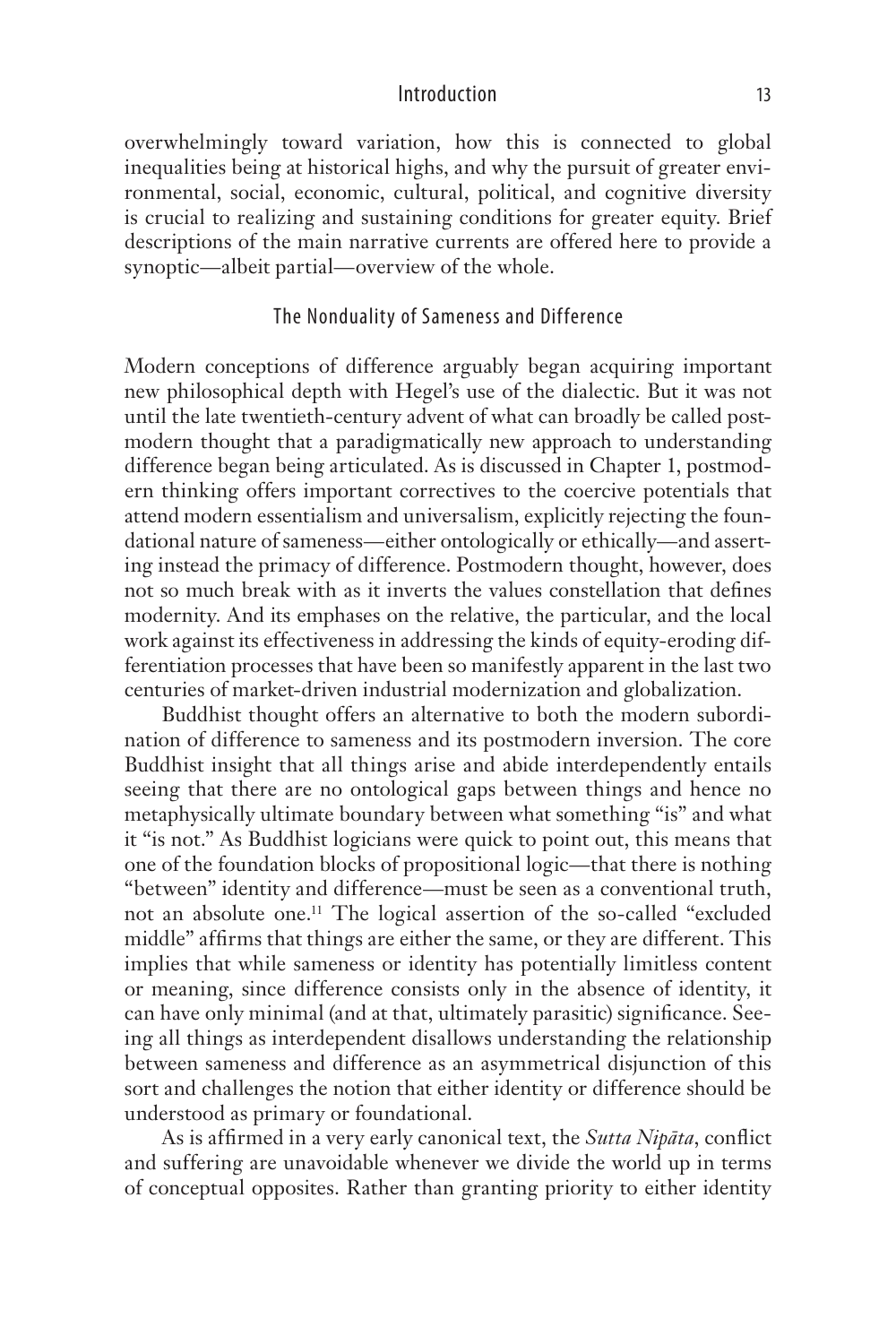or difference—or to either universality or particularity—it is more appropriate to regard them *nondualistically*. Elaborating on the work of the seventh-to-eighth-century Chinese Buddhist thinker Fazang, Chapter 1 closes with a nondualistic reading of sameness and difference. Concisely stated, all things are the same, precisely insofar as they differ significantly from one another. That is, all things *are* what they *mean* for one another.

## Diversity as Value

From such a nondualistic perspective, difference is not ultimately a static absence of identity; it is the dynamic presence of conditions for mutual contribution. In Chapter 2, this insight is used as a point of departure for exploring the merits of undertaking a conceptual bifurcation, using "variety" and "diversity" to point to two distinct qualities and directions of differentiation processes, with variety indicating only the minimal relationship of coexistence, and diversity the realization of a certain quality of interdependence or mutual contribution.

This distinction enables a novel critical approach to examining the multiplication and magnification of differences that characterizes contemporary modernization, marketization, industrialization, and globalization processes. Specifically, since this distinction specifies the conditions in which differentiation processes will be relationally enriching, it has considerable explanatory and evaluative potential, especially in clarifying the means-to and meanings-of equity. Moreover, Buddhist nondualism implies that, notwithstanding the conventional utility of the fact/value and means/ends distinctions, they are without any ultimate metaphysical or ethical warrant. A nondualist affirmation of the ontological primacy of relationality enables developing a relational theory of values that is used in the second half of Chapter 2 to explore the merits of seeing diversity as a *value*—a modality of appreciating relational resolution and refinement that has critical relevance across a broad range of domains from the environmental to the political.

## Changing the Meaning of Change

A core Buddhist teaching is that if we aim to dissolve the conditions of conflict, trouble, and suffering, we should see all things as changing. While the conventional logic of the excluded middle depicts differences as static and instantaneous matters of fact, the Buddhist perspective is that, like all things, differences should be seen as aspects of dynamic relationality and hence as irreducibly temporal phenomena. Being different is, in actuality, always a function of *differing*. Or more simply stated: difference entails change.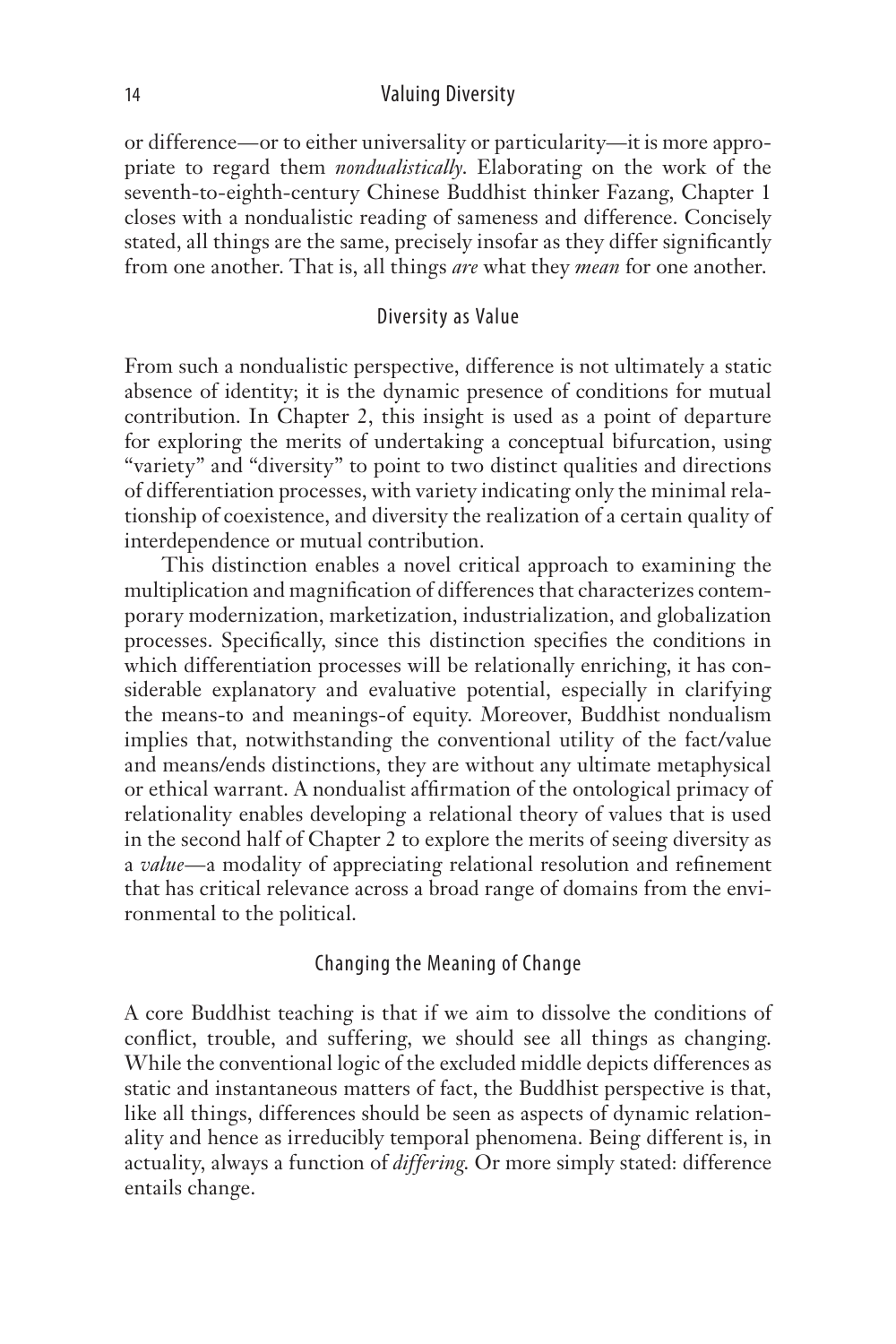It could also be said, however, that change is a primordial expression of difference, and this implies that our conceptions of change may be as much in need of paradigmatic revision as prevailing conceptions of difference, especially if we are intent on changing the *way* things are changing. With this in mind, Chapter 3 undertakes an intercultural consideration of "uncommon assumptions" about time and change. As with difference, non-Western conceptual resources are used to open possibilities for seeing change as qualitatively differentiated. This enables introducing two sets of polarities—control and contribution; choice and commitment that exemplify contrasting modalities of change associated with variation and diversification, and that direct attention to links between the meaning of change and the meaning of freedom that become critically important in evaluating the dynamics of contemporary globalization processes.

Histories and Possibilities: Reorienting the Dynamics of Change

Another, related Buddhist teaching is that positively and sustainably addressing conflict, trouble. and suffering can only be done on the basis of critical clarity about how things have come to be as they are. That is, histories make a difference. And so, while asking and answering philosophical questions about the meaning of change is crucial, responding to these questions fully cannot be undertaken usefully in either a cultural or a historical vacuum. On the contrary, critical engagement with the meaning of change is inseparable from engaging cultural differences in the meanings and uses of history.

A common popular assumption is that history is a study of the past with the aim of developing a complete and accurate view of all that has transpired. Contemporary historiography rejects this simplistic view, but is itself divided as to how best to understand the proper scope and aims of history. The first part of Chapter 4 considers tensions between modern "histories from above" and postmodern "histories from below," and in response forwards a Buddhist-inspired historiography according to which an important function of history writing is discerning resources for normatively reorienting, rather than simply explaining, current change trajectories.

The second part of the chapter initiates such a recursively structured reading of changes in the political, economic, social, cultural, and technological spheres that are correlated with the global spread of modernity and the progressive dominance of industrially powered market economies. The purpose is to develop a broad understanding of how the merger of modern and market values served to accelerate differentiation processes, especially in the social sphere, ironically bringing about conditions for both the problem-to-predicament transition and the intensification of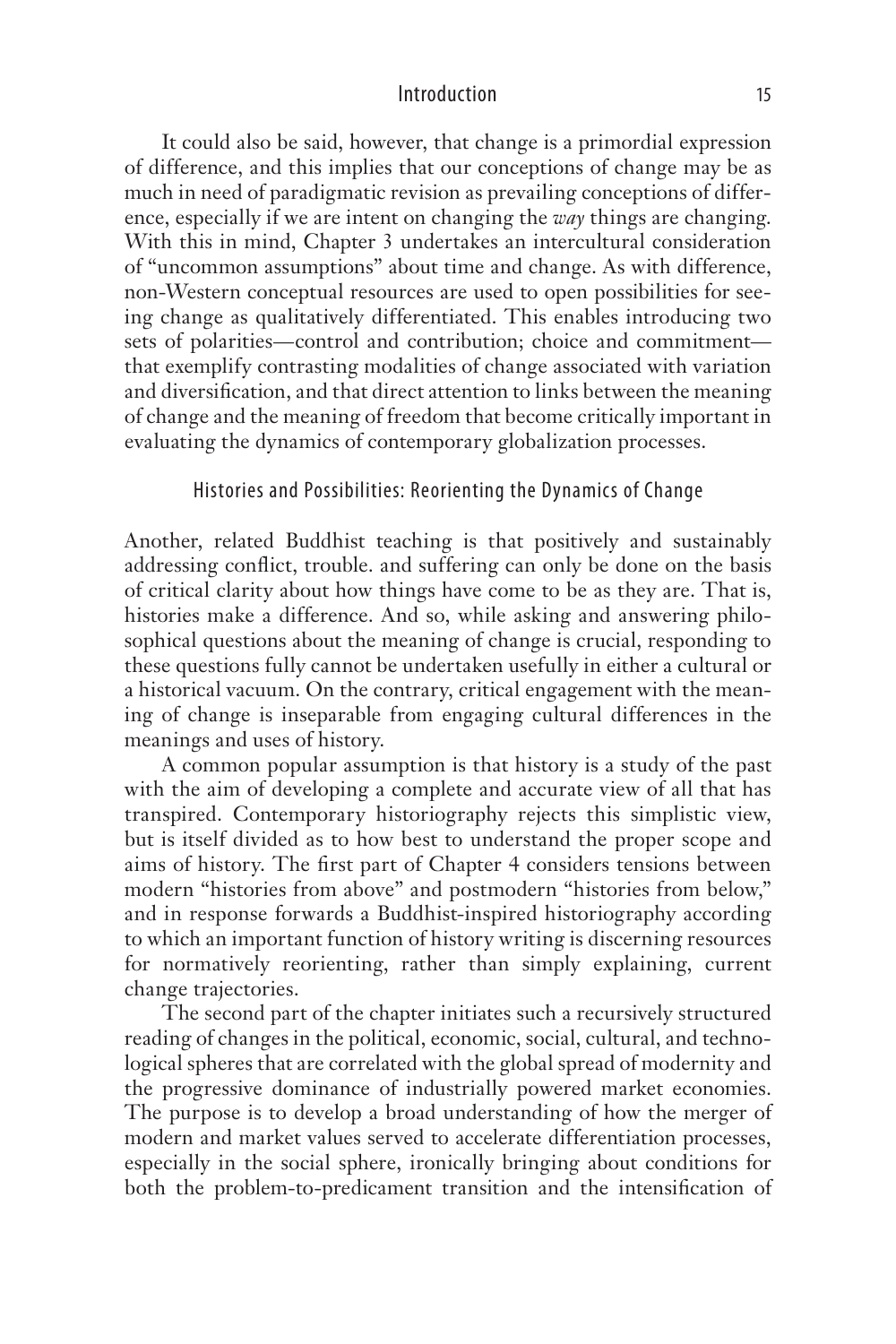paradoxical imperatives to at once accept, accentuate, and sublimate differences in identity and values both within and among societies.

More tightly focused readings of roughly the same period of time are presented in Chapter 5 and Chapter 7. In Chapter 5, the focus is on how modernity- and market-driven changes in mass media have been correlated with changing conceptions and practices of personhood and community; with the emergence of a global attention economy and the progressive colonization of consciousness; with the increasing identification of the optimal with the optional; and with a progressive normalization of both multiple identities and elective communities. Chapter 7 concentrates on the period from the stock market collapse of 1929 to the present, offering an account of the rise of the military-industrial-communications complex; its relationship both to the spread of rational choice theory into public policy making and the development of postmodern ethics; the dissolution of the modern agenda of global unification and the building of "*cosmopolis*"; and its replacement by a postmodern agenda of free variation and utopian constructions of "*netropolis*."

## Toward an Ethics of Interdependence

As with globalization, differences in conduct, values, and personal and cultural identities are nothing new. What is new are the scales, scopes, and complexity of differentiation, including the production of differences in who enjoys which outcomes and opportunities associated with economic growth and industrial modernization. Morality, law, and ethics can be seen as distinctive responses to perceived needs to manage or constrain "deviance" and promote congruent conduct through, respectively, strategic exercises of communal pressure and persuasion, objectively prosecuted punishment, and rationally constructed proof. In premodern and modern contexts, all three can be argued to have had the primary aim of subordinating difference to sameness.

Late modern patterns of social differentiation and intensifying tensions between competing political and economic universalisms considerably complicate this focus on the same. While the contexts of morality and law remain communally or state focused, the context of ethical discourse has undergone remarkable expansion. Although always oriented toward determining what all reasoning persons should do to secure the conditions of the good life, there has been a marked expansion of both who is considered capable of ethical deliberation, and who and what is to be granted ethical consideration.

Chapter 6 opens with reflections on how modern constructions of the private and public as separate "spheres" of life affected the conception and conduct of morality, law, and ethics; how the globalization and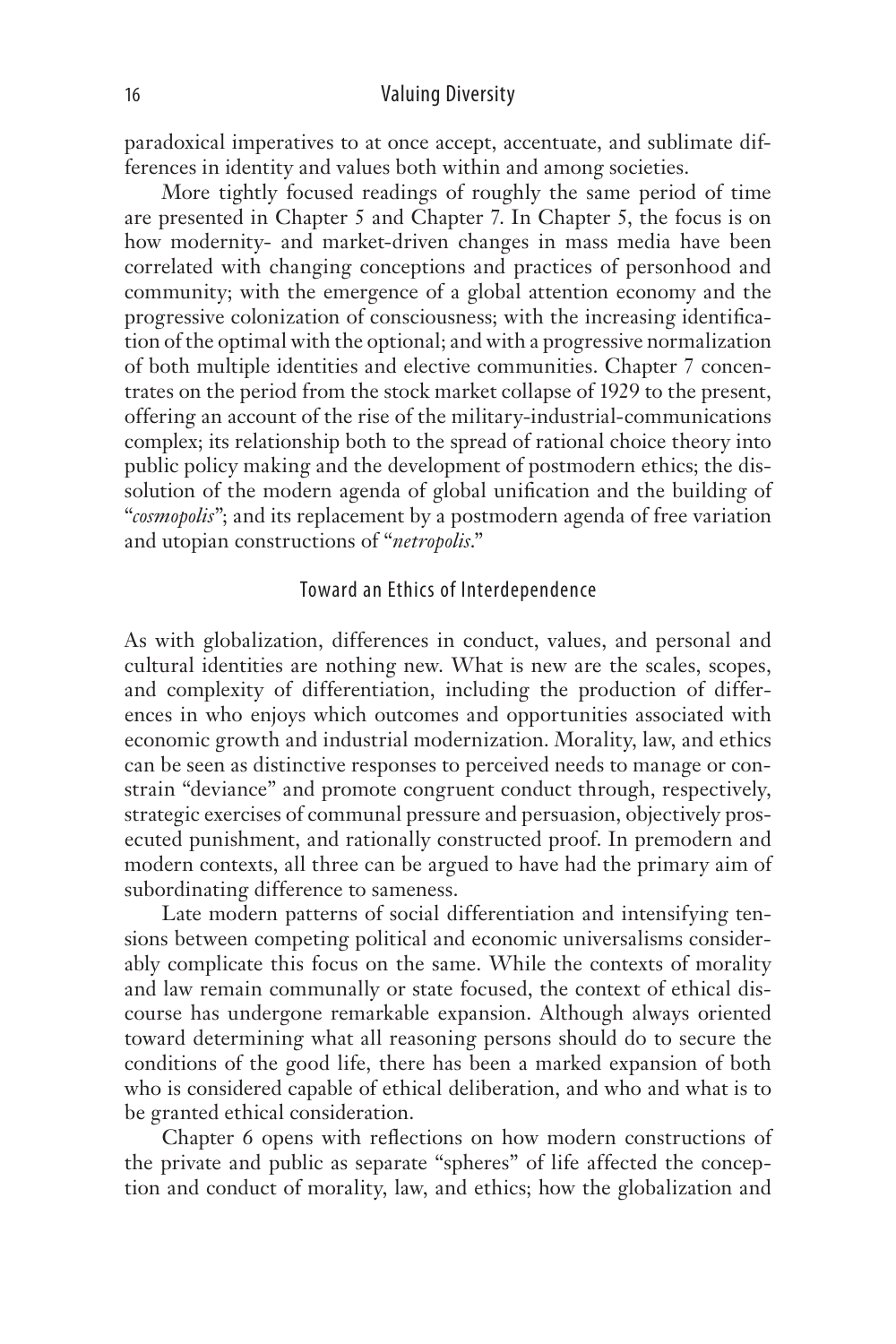social differentiation processes spurred by industrialization and marketization combined with philosophical and political valorizations of universality, autonomy, and equality to produce conditions for an ethical tension between competing universalisms; and how liberally framed values pluralism emerged as an attempt to make space for differing conceptions of the good in a world recovering from the horrific effects and implications of the Second World War and grappling with the prospects of a nuclear winter ending of the Cold War. But while pluralism of this sort was a reasonable response to tensions between competing universalisms, it was wedded to the idea that rational deliberation was capable of establishing a single, hierarchically ordered set of values valid for all. And in the context of the historical conditions that led to deepening cynicism about claims made for one or another route to global unification, this struck many as being neither tenable nor desirable.

One response was the gradual articulation of a postmodern, particularist (or relativist) ethics of difference. Yet, in spite of their otherwise stark opposition, an ironic kinship obtains between universalist and particularist ethics. Both express commitments to the value of equality that—however disparate their scopes of application—eventuate in the denial of critical relevance to difference. That is, although with irreconcilable reasons and objectives, universalist and particularist ethics have in common a de facto strategy of *disarming difference*. Because of this, neither approach is suited to responding to the variation-amplifying inflection of contemporary global dynamics—a world in which equality remains a fiction (however powerful), and in which equity (understood as equality of opportunity) remains an attractive, but ever distant goal.

Chapter 6 concludes by anticipating the need for an alternative to modern universalism and postmodern particularism—an ethics of interdependence and diversity that would neither work against nor simply accept the presence of uncommon assumptions about the meaning of the good life, and that would instead work out from within those differences in the direction of a shared conception of human-with-planetary flourishing.

For reasons developed more fully in Chapter 8, the failure of efforts to realize truly equitable patterns of global interdependence can be seen as reflecting the inadequacies of current models of collective action and the basic incongruity of modern ethical tensions (and dichotomies) in an "other-than-modern" world characterized by the problem-to-predicament transition and the emergence of complex patterns of global interdependence and interpenetration. To reprise an earlier metaphor, while the divisions within modern ethics purport to cut the world at its "ethical joints," they in fact constitute a consistent pattern of imposition upon it. And while the many merits of this imposition are historically evident, no less evident now is that these tensions—between agents and actions, free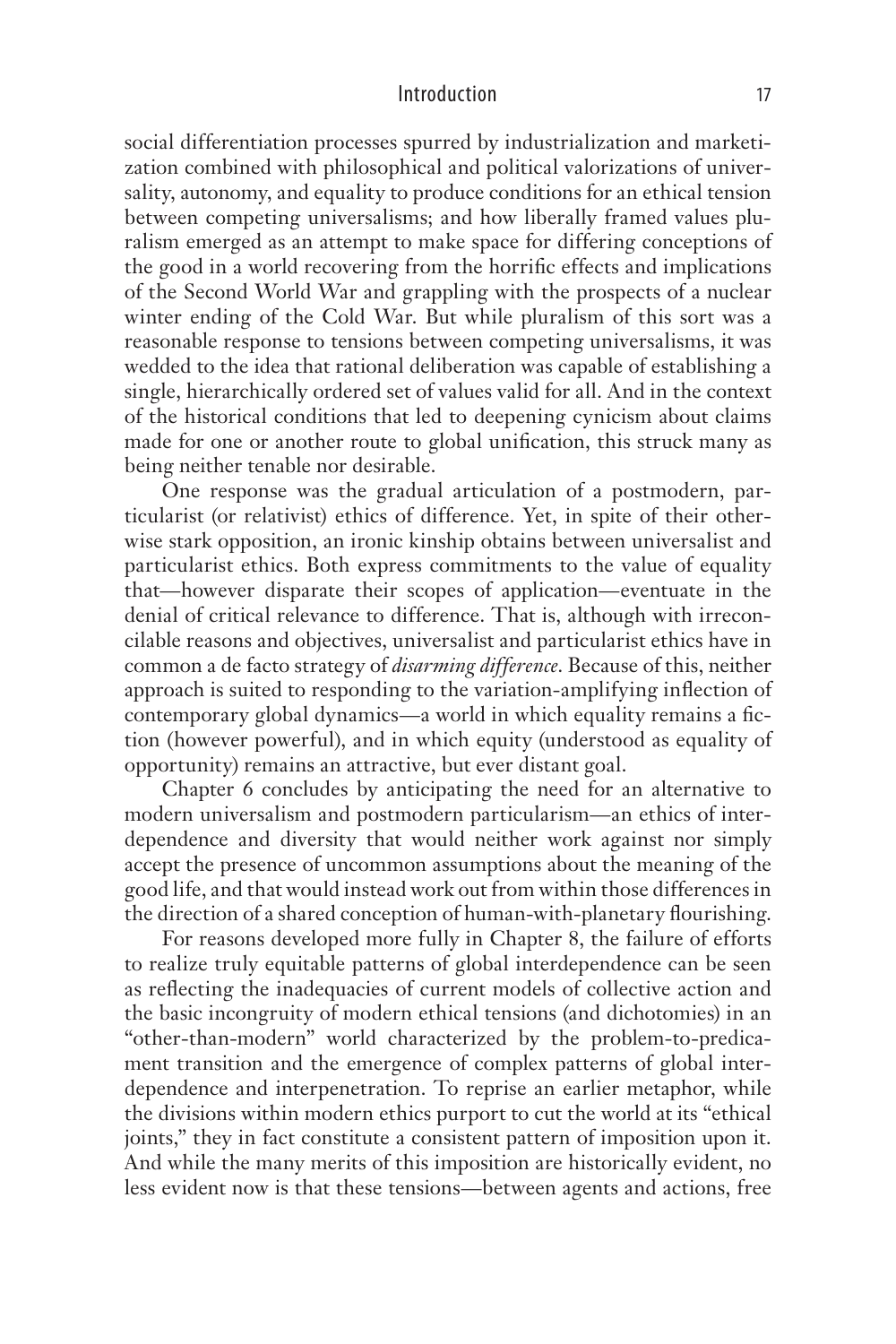will and determinism, virtue and duty, individual rights and collective responsibilities, egoism and altruism, principles and consequences, discovered and constructed conceptions of the good, and the universal and the particular—reflect modern sensibilities that divide the world up in terms of categories that obscure rather than clarify concrete possibilities for effective commitment to greater equity.

## Relational Equity: Beyond Equality of Opportunity

The concept of equity has historical roots in classical Greece where it was invoked in legal contexts to avert unfair rulings that would result from the universal application of law. That is, equity was invoked in cases where, in the interest of justice, differences should *not* be ignored. Over the course of the modern era, however, equity underwent significant conceptual revision in the historical context of a split between economics and ethics that occurred in the late eighteenth and early nineteenth centuries. This revision culminated in the twentieth century with the identification of equity with equality of opportunity.

Chapter 8 begins by tracing the historical development of the concept of equity, the gradual migration of its focus from legal matters to considerations that are economic, political, and ethical in nature, and its eventual presence at the center of debates between liberal theorists and their communitarian, feminist, and postcolonial critics about the meaning-of and means-to justice. Consistent with this complex history, practical considerations of equity over the past quarter century have come to focus predominantly on calibrating *how much* wealth, power, access, and opportunity various individuals or groups have—an objectively measurable state of affairs—and are essentially agnostic with respect to *how well* these individuals and groups relate. Inequity is taken to consist in the persistent *absence* of sameness or equality in some specified and measurable senses, and equity in the lessening of those differences. This is true even for those who insist on recognizing and respecting differences as crucial to the achievement of justice.

Placed in the context of the dynamics of differentiation-accelerating and advantage-skewing reflexive modernization and world risk society (Beck 1999; Beck, Giddens, and Lash 1994), however, recognizing and respecting differences is clearly not enough, and the identification of equity with quantitatively indexed comparisons of equality of opportunity has the critical liability of directing attention to absolute changes in, for example, wealth, income, and educational access, rather than relative changes that manifest concretely as relational transformations consistent with values, aims, and interests that are embedded within and embodied by existing power hierarchies and their institutional infrastructures.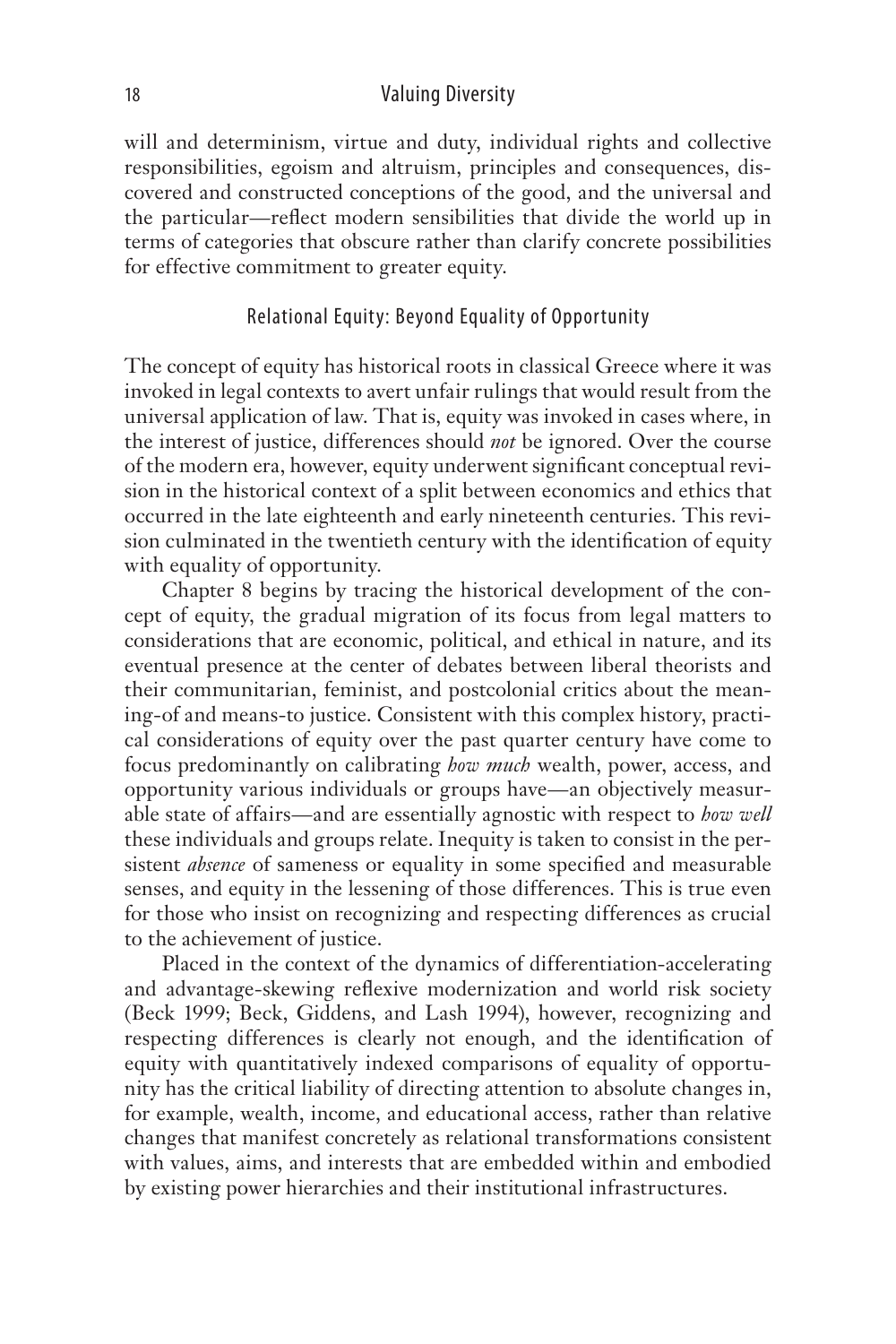Addressing issues of justice in a world of complex interdependence and interpenetration requires a fully *relational* conception of equity that does not resist differentiation processes, but rather focuses on evaluating and reorienting them as needed to realize the conditions for systematically enhancing relational quality. According to such a conception, inequity consists in the *presence* of debilitating or degrading relational patterns: the differential atrophy of interactive strengths, often in the context of deepening power asymmetries. Equity is not a comparative state of affairs, but rather a process of inflecting differentiation processes in ways conducive to strengthening relational dynamics and fostering increasingly mutual contribution to sustainably shared flourishing—an open-ended process of relational appreciation. Greater relational equity does not mean greater equality, but rather greater diversity.

Rethinking Global Commons, Global Public Goods, and Collective Action

Over the last quarter century, equity—that is, equality of opportunity has come to be seen as a global public good that is crucial for realizing social, economic, and political justice. Would this hold true after delinking equity from equality and developing relational conceptions of both equity and justice? And if so, what would this imply more generally about needs to expand or revise our conceptions of resource commons, public goods, and the kind of collective action needed to ensure that their protection and provision are actually conducive to sustained human-withplanetary flourishing?

The development of contemporary discourses on global public goods and global commons can be seen as a response to needs for new kinds of analytical and practical traction in efforts to address justice issues in the context of increasing global interdependence and industrially powered global market economies (Buck 1998; Kaul et al. 1999; Keohane and Ostrom 1995). Chapter 9 investigates what it would mean to see diversity as a global relational commons crucial to realizing greater global equity.

The difficulties associated with the protection and provision of resource commons and public goods are often referred to as problems of collective action, $12$  as those associated with addressing issues like global climate change, poverty, and hunger might be. In this context, the "problem" of collective action refers to the necessity of generating individual choices and actions that may not be optimal in terms of every individual's self-interest, but that will maximize collective benefits or those benefits shared among all the individuals involved. Seeing these difficulties as *predicaments* suggests that addressing them effectively will not be a finite and primarily technical endeavor, but rather an ongoing and explicitly ethical one in which diversity and equity would function as *coordinative values*.